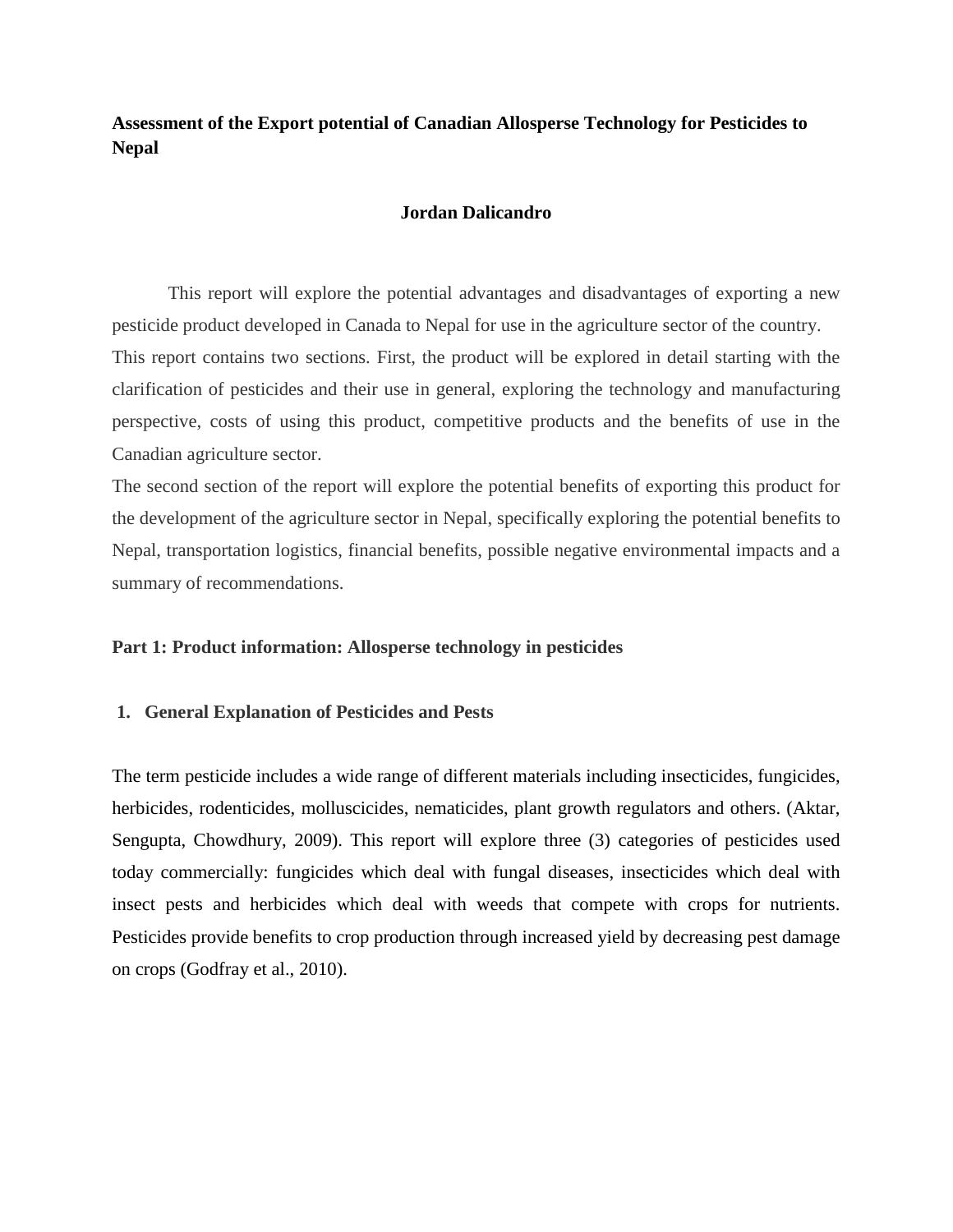#### **2. Allosperse technology in pesticides**

The products that I considered to potentially export to Nepal are pesticides that contain a new technology called Allosperse. This is a dependable, dispersal technology in fungicides, herbicides and insecticides for use by farmers to spread on their fields.

Allosperse was developed by a Toronto based company called Vive Crop Productions. This product is currently the only one of its kind in the agriculture sector. Allosperse is a technology that works with fungicide, herbicide and insecticides that are applied to crops to provide benefits of helping the pesticides get deeper into the plant and going specifically to the target problem area and providing better mixing technology in the spraying tank.

### **3. Description of how the product was developed and how it works**

The Allosperse technology was originally developed in the chemistry department of the University of Toronto in 2006 by a team working with Prof. M. Cynthia Goh. After receiving private funding, the company, Vive Crop Productions was launched to continue its work in the private sector.

This product works by dissolving negatively charged polymers in water. These like charges repel causing the polymers to spread out into the solution. Once this occurs positively charged ions are added to the mix. These ions neutralize the charge around the polymers, causing the polymers to collapse around the ions and create a kind of nano cage — the Allosperse (Vive crop production, 2015). The nano cage surrounds the pesticide's main ingredients and allows them to be dispersed evenly in water. This is done through a hydrophilic exterior and hydrophilic interior. This causes the pesticides to be strongly attracted to each other while also having an attraction to the leaves (Hamilton, 2012). This decreases the loss of pesticides as a result of lack of attraction between the plant and the pesticides. This attraction occurs because the outside of the cages like water and this allows the particles to freely and evenly disperse within the water. Once sprayed on crops, the water droplets evaporate and the active ingredient remains to be dispersed from the particles that are left behind onto the pant. (Hamilton, 2012) This means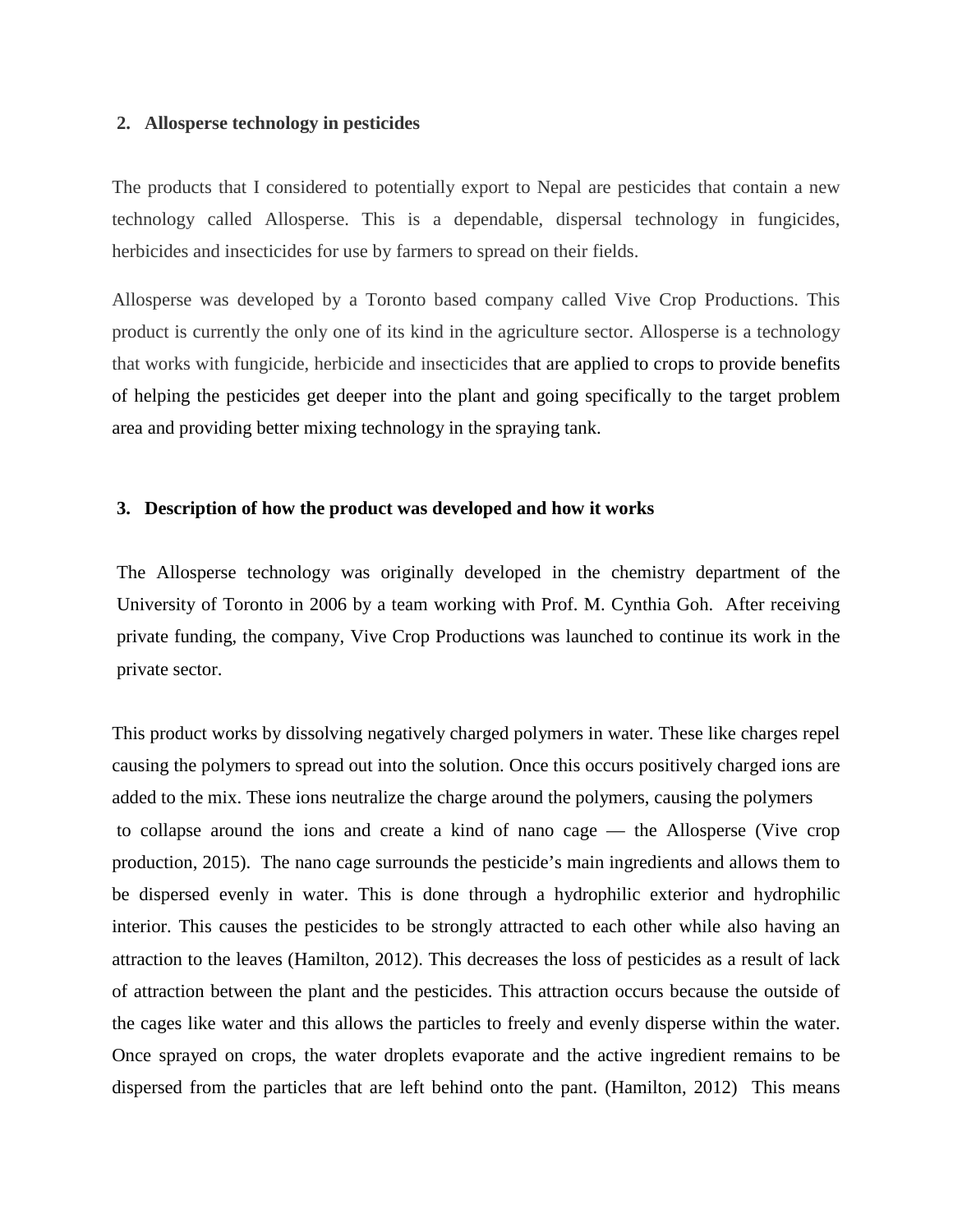farmers don't need to overspray fungicide, herbicide and insecticides in order to achieve their positive effects which as a result is more environmentally friendly due to less runoff materials and reduced cost from decreased amounts of spraying.

### **4. Machinery Required and Cost**

The Allosperse pesticides have only two main requirements and related costs to use. These are the distributor (or sprayer) in order to disperse the chemicals and the second is the pesticides that contain the Allosperse technology. The cost of the sprayer varies as there are many types of sprayers used worldwide today for the spreading of pesticides. The types of pesticide dispersal technology can be seen in (Tables 1, 2 and 3).

| <b>Type of Sprayer</b>    | <b>Description of spraying Technology</b>                  |  |  |  |  |
|---------------------------|------------------------------------------------------------|--|--|--|--|
| <b>Air blast Sprayers</b> | Have a nozzle placed in a very high speed air stream       |  |  |  |  |
|                           | produced by a fan. The air stream propels the very fine    |  |  |  |  |
|                           | spray droplets to the target.                              |  |  |  |  |
| <b>Boom Sprayers</b>      | Have multiple nozzles spaced over the length of the boom   |  |  |  |  |
|                           |                                                            |  |  |  |  |
| <b>Hand-held Sprayers</b> | Are light weight and hand operated. They contain a long    |  |  |  |  |
|                           | metal extension that ends in an adjustable nozzle. A hose  |  |  |  |  |
|                           | attaches the 'wand' to a small portable tank or larger,    |  |  |  |  |
|                           | stationary one                                             |  |  |  |  |
| <b>Backpack Sprayer</b>   | Have a spray tank that fits comfortably on the back like a |  |  |  |  |
|                           | knapsack. The applicator pumps the sprayer handle to build |  |  |  |  |
|                           | up pressure in the tank and applies the product through a  |  |  |  |  |
|                           | small hose / single nozzle assembly                        |  |  |  |  |

**Table 1: Ground sprayers for liquid** 

Information within Table collected from (Health Canada, 2006)

### **Table 2: Types of applicators for solid formulations**

| <b>Type of applicator</b> | <b>Description of technology</b>                              |  |
|---------------------------|---------------------------------------------------------------|--|
| <b>Granular Spreader</b>  | Broadcasts pesticide granules over an entire field surface or |  |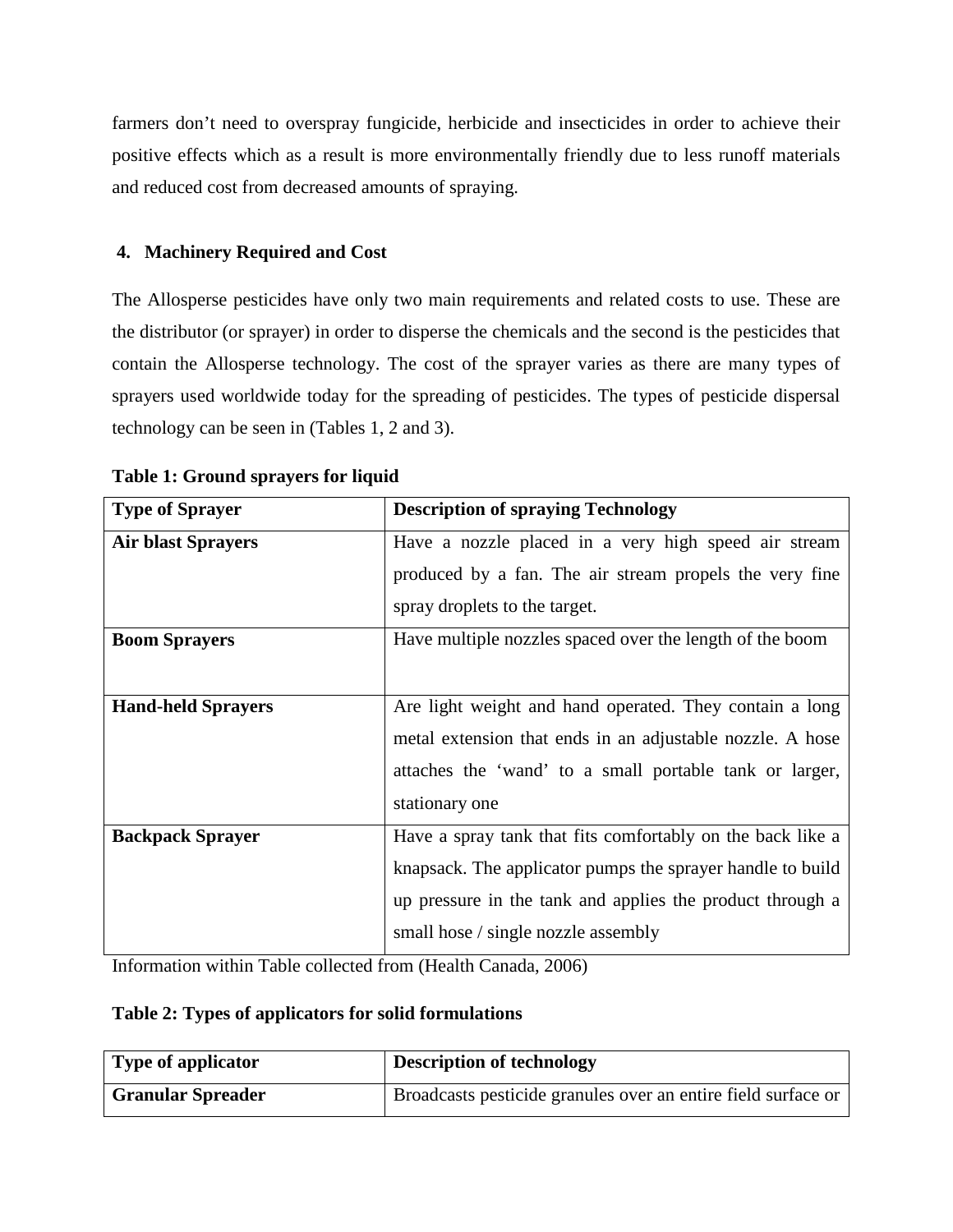|             | in bands that correspond to crop rows. Application                       |  |  |  |  |
|-------------|--------------------------------------------------------------------------|--|--|--|--|
|             | equipment may use gravity or a positive metering                         |  |  |  |  |
|             | mechanism to regulate the flow of granules                               |  |  |  |  |
| <b>Dust</b> | <b>Applicators</b> Equipment used to apply products as a dust range from |  |  |  |  |
|             | simple shaking devices to power dusters.                                 |  |  |  |  |

Information collected from (Health Canada, 2006)

### **Table 3: Other types of application**

| <b>Types of applicators</b> | <b>Description</b>                                           |  |  |  |  |
|-----------------------------|--------------------------------------------------------------|--|--|--|--|
| <b>Aerial sprayers</b>      | Fixed wing aircraft and helicopters may be used for          |  |  |  |  |
|                             | applying pesticides either as a solid or liquid              |  |  |  |  |
| <b>Fumigation equipment</b> | A fumigant is a pest control product that, at a specific     |  |  |  |  |
|                             | temperature and pressure. Can exist in the gaseous state in  |  |  |  |  |
|                             | sufficient quantities to be lethal to a pest organism        |  |  |  |  |
|                             |                                                              |  |  |  |  |
| <b>Foggers</b>              | Outdoor foggers or space sprayers can be mounted on a        |  |  |  |  |
|                             | truck or aircraft and used to form a cloud of small droplets |  |  |  |  |
|                             | that are suspended in air. There are two types- thermal      |  |  |  |  |
|                             | foggers and cold foggers.                                    |  |  |  |  |
|                             |                                                              |  |  |  |  |
| Chemigation                 | Chemigation is the application of chemicals, such as         |  |  |  |  |
|                             | pesticides and fertilizers, to crops through an irrigation   |  |  |  |  |
|                             | system by mixing them with the irrigation water.             |  |  |  |  |
|                             |                                                              |  |  |  |  |

Information collected from (Health Canada, 2006)

Canadian farmers use a combination of the various applicators outlined in Tables 1, 2 and 3 above to disperse pesticides on crops. Although a large variety of applicators are possible for use in developing countries, because of the physical terrain and the small farm size many of these applicators are not cost effective. As a result 'backpack' sprayers are the most widely used small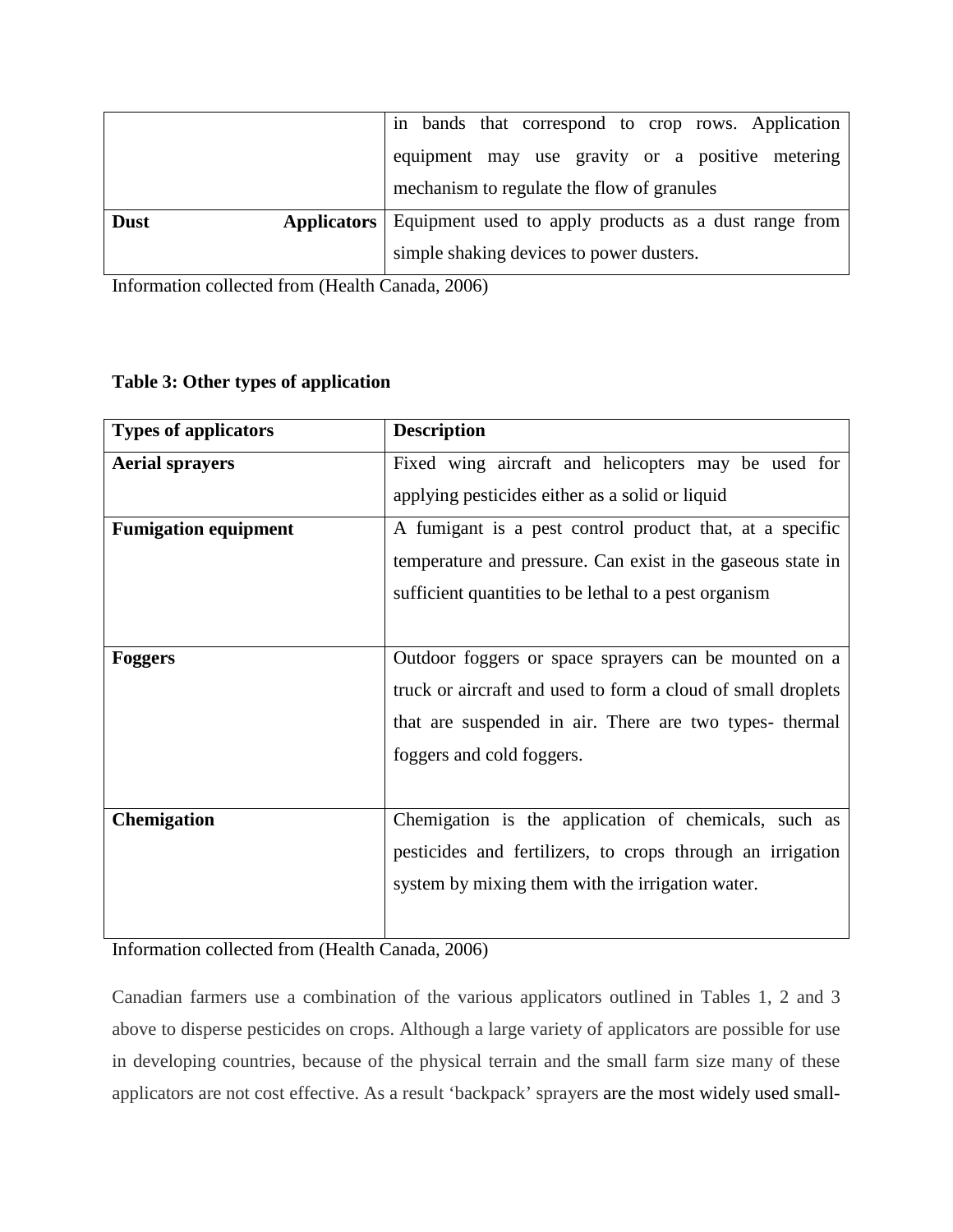scale sprayers in developing nations. (Meijden, 1998). A 'backpack' sprayer costs around 1,688 Indian rupees or 33 dollars Canadian as purchased from Flipchart (an Indian online vendor).This purchase would typically be a onetime purchase for a farmer and they would use it for multiple years if properly cared for or it may be purchased by multiple farming families and shared. This would be an affordable purchase based on a general average income of approximately \$1,000 Canadian per year (8179.87 Nepalese Rupee) for a farmer in Nepal.

The second purchase that is needed for use of this technology is the purchase of pesticides. This purchase can range in price. Currently, Vive Crop Productions has three types of pesticides available for purchase but after emailing the producer I was unable to get the price of any of the products. Although a specific price was not provided, for the purpose of this report, an estimated cost based on available pesticide costs was used.

#### **5. Canadian benefits of this product**

There are a variety of benefits of the use of this product in Canada, from the environmental benefits, reduced costs of pesticides and increased yield for farmers.

First, they improve the Canadian farming economy by reducing farmers' costs of pesticides. Additionally, benefits include increased food yields "With the use of fertilizer and the use AZteroid a type of Allosperse, the corn yield for 2015 went from a field that was untreated at 180.7 bushels per acres to 218.2 bushels per acres with the use of Allosperse and fertilizer" (Vive Crop production Inc, 2015)

Second, by minimizing the use of pesticides that in turn helps reduce pesticide related run off. This run off factor alone has a major impact on both Canadian and United States waterways. "It was found that one of the top three leading causes of impairment in rivers and lakes was agriculture in the United State (Environmental Protection Agency, 2009). If we are able to keep our current water supply cleaner, it helps prevent an increase of algae growth in our water systems. Algae can destroy a water system by blocking the light that is needed by plants, and destroys the underwater environment and kills fish. llo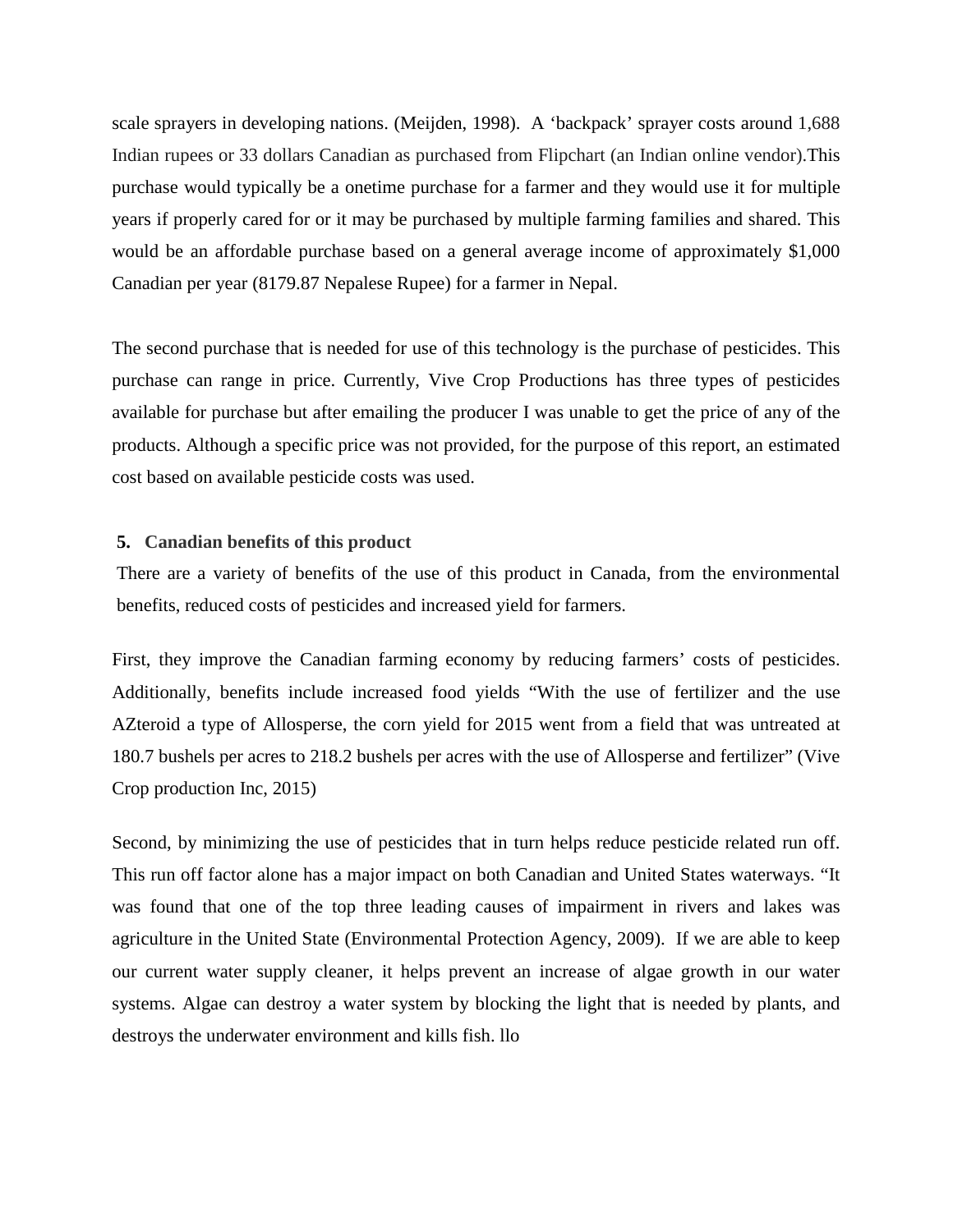The Allosperse technology provides a healthier way to apply pesticides onto farmer's field without compromising human health. "They're all approved by the U.S. Environmental Protection Agency" says Thomas. "The end result is that the nasty solvents are gone." (Hamilton, 2016)

Through the continued and wider use of this technology in Canada we will be able to help decrease environmental damage from pesticides while saving money for farmers through decreased pesticide use but maintaining or increasing crop yields.

### **6. Evaluation of regional and global competition**

Allosperse pesticide product group is the only technology of its kind but other companies have additives for insecticides and fungicides that can achieve similar although less effective results. These different additives are compared together with the Allosperse technology developed by Vive crop in Tables 4 and 5.

| Product name            | Producing company    | Price        | Provided benefits                        |  |
|-------------------------|----------------------|--------------|------------------------------------------|--|
| Bifender (is mixed with | Vive crop protection | Not provided | Control soil-dwelling and<br>$\bullet$   |  |
| liquid fertilizer)      |                      |              | surface insect pests                     |  |
|                         |                      |              | Protect roots from insect<br>$\bullet$   |  |
|                         |                      |              | feeding                                  |  |
|                         |                      |              | Improve<br>and<br>emergence<br>$\bullet$ |  |
|                         |                      |              | seedling vigor                           |  |
|                         |                      |              | Get seedlings off to<br>$\bullet$<br>a a |  |
|                         |                      |              | healthy, fast<br>by<br>start             |  |
|                         |                      |              | establish a large, vigorous              |  |
|                         |                      |              | root system                              |  |
|                         |                      |              | Prolong blooming<br>$\bullet$            |  |
|                         |                      |              | Improve heat and<br>cold<br>٠            |  |
|                         |                      |              | tolerance                                |  |
|                         |                      |              |                                          |  |

Table 4: Insecticides: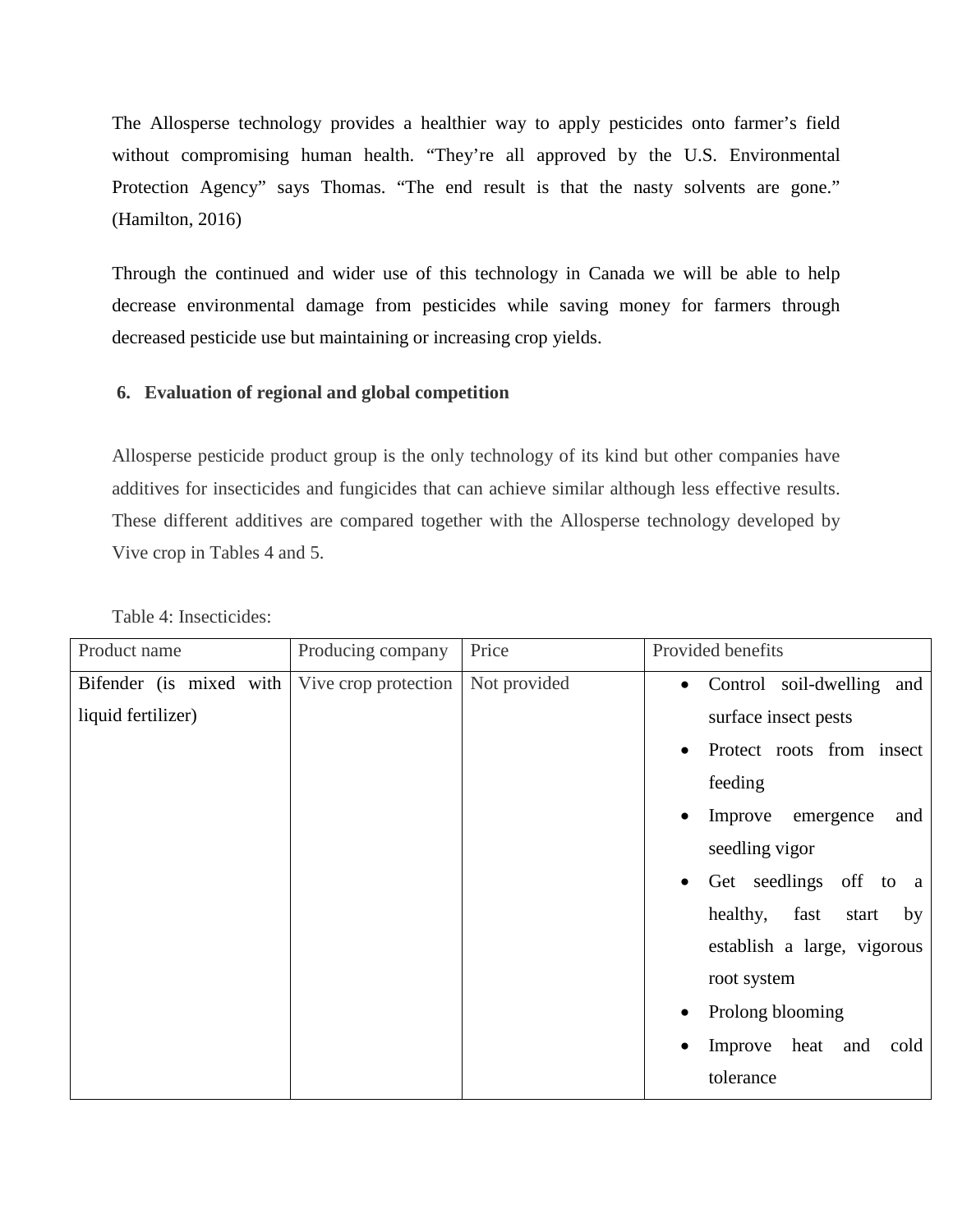| BREAK-THRU®S 233<br>$\sim$ $ \sim$ | <b>EVONIK</b> industries | Depended<br><sub>on</sub>  | Excellent<br>adhesion<br>and<br>$\bullet$  |  |
|------------------------------------|--------------------------|----------------------------|--------------------------------------------|--|
| modified<br>Organo                 |                          | distributor                | retention,                                 |  |
| Trisiloxane                        |                          |                            | suited for enhancing<br>the<br>$\bullet$   |  |
|                                    |                          |                            | biological performance of                  |  |
|                                    |                          |                            | (semi) systemic products                   |  |
| Force $\mathbb{C}S$ (can only be   | Syngenta                 | Dependent<br><sub>on</sub> | soil-applied corn insecticide<br>$\bullet$ |  |
| applied to corn crops)             |                          | distributor                | that offers high-level control             |  |
|                                    |                          |                            | of corn rootworm and other                 |  |
|                                    |                          |                            | early-season insects                       |  |

Information within table collected from:

(Evonik Industries, 2016)

(Syngenta Canada Inc, 2016)

(Vive Crop production Inc, 2015)

Table 5: Fungicides

| Product name              | Producing    | Price              | Provided benefit                                  |  |
|---------------------------|--------------|--------------------|---------------------------------------------------|--|
|                           | company      |                    |                                                   |  |
| AZteroid is mixed with a  | Vive<br>crop | Not provided       | Controls soil-borne and seedling<br>$\bullet$     |  |
| liquid fertilizer         | productions  |                    | disease                                           |  |
|                           |              |                    | Increases seedling growth<br>$\bullet$            |  |
|                           |              |                    | Increases nourishment to grain<br>$\bullet$       |  |
|                           |              |                    | and flower                                        |  |
|                           |              |                    | Get seedlings off to a healthy, fast<br>$\bullet$ |  |
|                           |              |                    | start by establish a large, vigorous              |  |
|                           |              |                    | root system                                       |  |
|                           |              |                    | Prolong blooming<br>$\bullet$                     |  |
|                           |              |                    | Improve heat and cold tolerance<br>٠              |  |
|                           |              |                    |                                                   |  |
| Abound Flowable Fungicide | Syngenta     | Canadian<br>209.95 | Highly-effective systemic activity<br>$\bullet$   |  |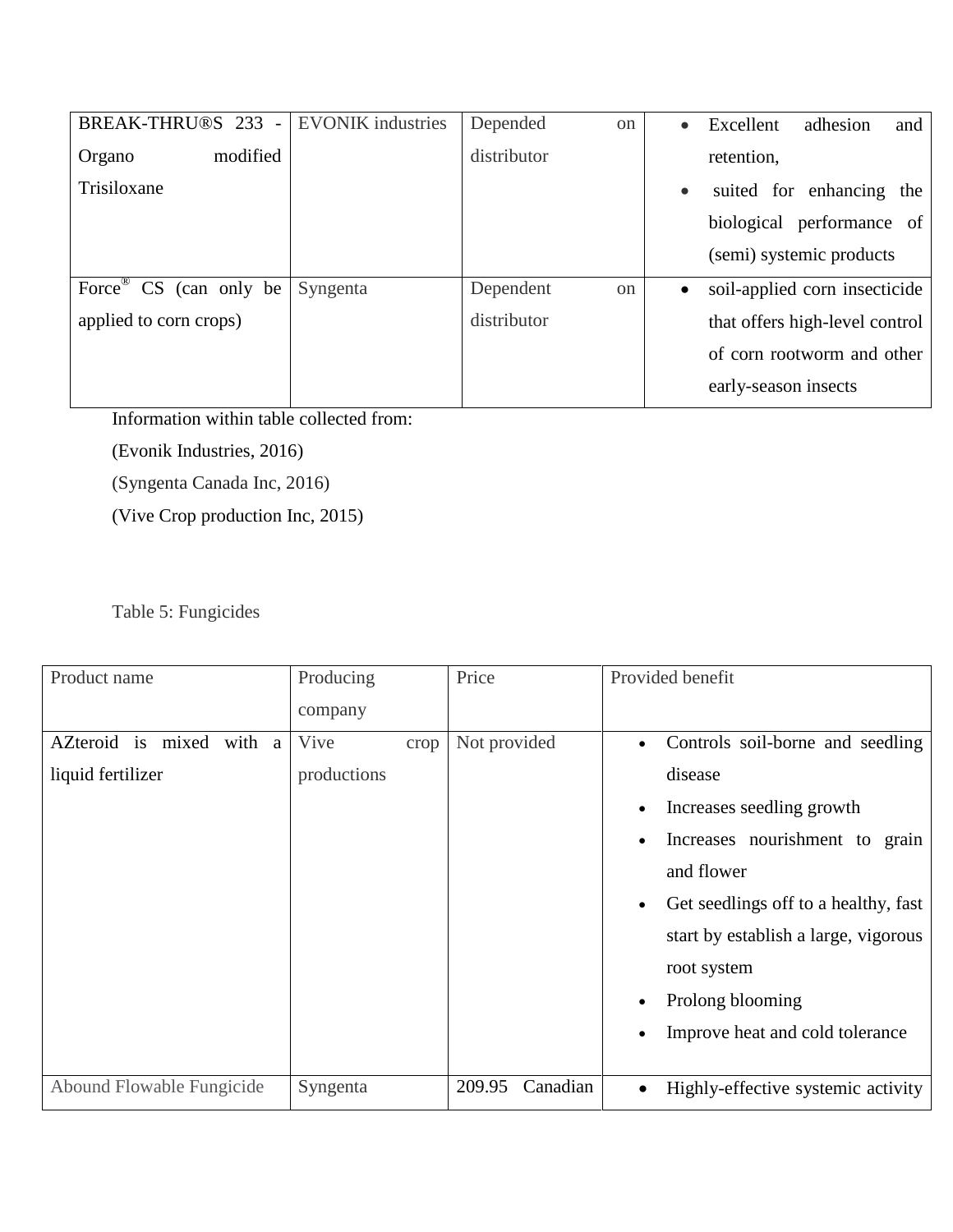|                              |        | 10,631.34<br><b>or</b><br>Indian rupee for a<br>1 gallon can as<br>from<br>purchased<br>Keystone<br>pest<br>solutions LLC. | provides<br>excellent<br>disease<br>protection<br>Stops disease before it starts -<br>even during periods of rapid<br>growth – because of movement<br>into new tissue<br>Broad-spectrum disease control<br>$\bullet$<br>that protects crops from all four<br>major fungi classes<br>Effective at low use rates<br>Rapid uptake into the plant |
|------------------------------|--------|----------------------------------------------------------------------------------------------------------------------------|-----------------------------------------------------------------------------------------------------------------------------------------------------------------------------------------------------------------------------------------------------------------------------------------------------------------------------------------------|
| Quash <sup>®</sup> Fungicide | Valent | Dependent on the<br>distributor                                                                                            | Broad spectrum performance<br>$\bullet$<br>Preventive protection for when<br>diseases strike<br>Helps deliver on optimal yields<br>$\bullet$<br>and crop quality                                                                                                                                                                              |

All information within Tables collected from:

(Syngenta United States Inc, 2016)

(Vive Crop production Inc, 2015)

(Valent Canada, 2015)

(Keystone Pest Solutions LLC. 2016)

# **7. Evaluation of the Marketing opportunity in Nepal**

Given the small farm size and small amount of Allosperse technology and product that would be required for each individual farmer, it would be best to market Allosperse through a government agency - either directly through the Nepal government or through an agency such as the Project for Agricultural Commercialization and Trade World Bank (PACT). These organizations should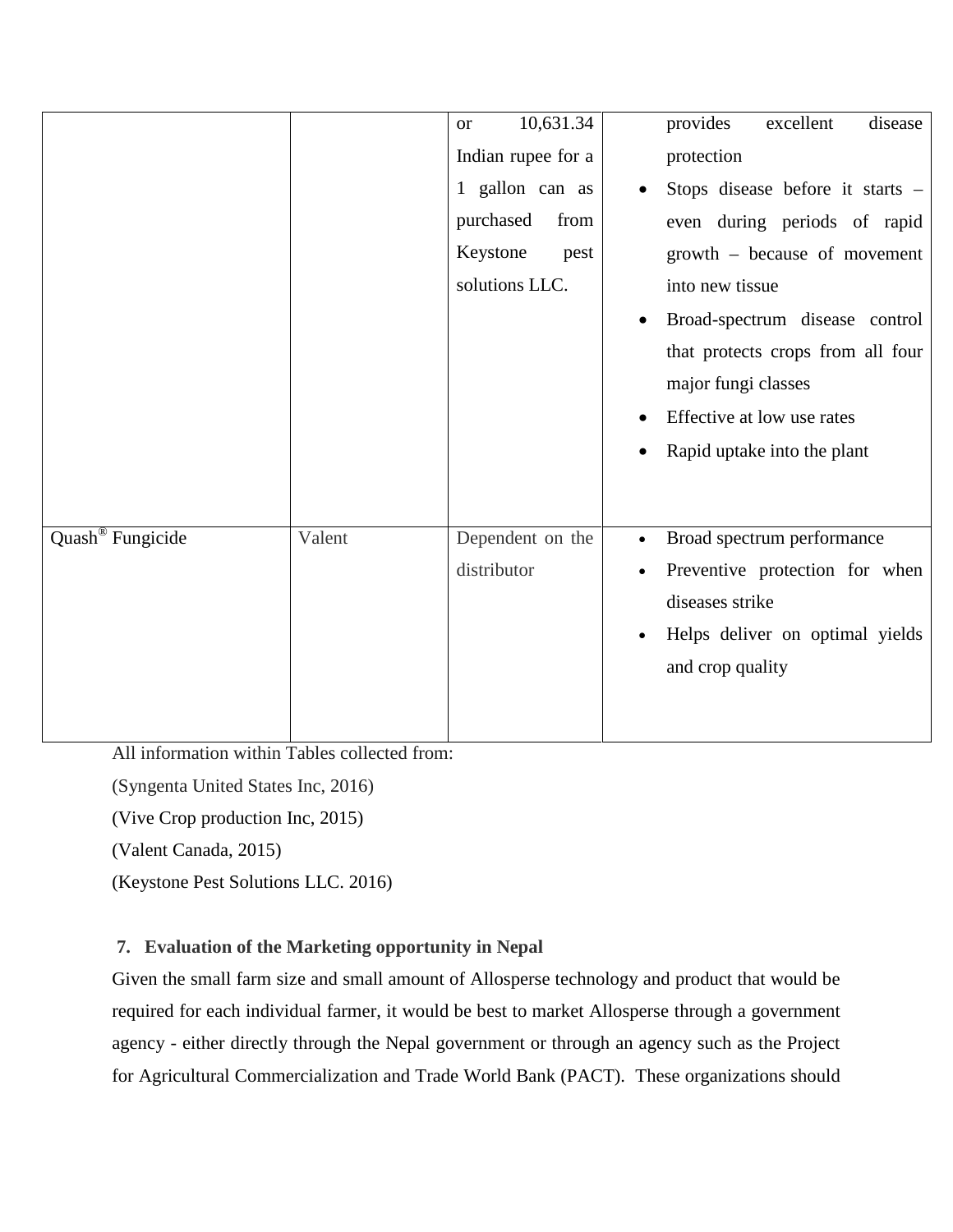be able to communicate the benefits to a large population of farmers or within a town or a series of towns.

It would be best if the product were made available through distribution centers containing different types of fungicide, herbicide and insecticides that contain the Allosperse technology. Through these distribution centers the products could be stored and dispersed to the farmers in a fair and controlled way and include required training. This would allow farmers to have equal access to these products along with a central location for them to purchase from.

Along with this the government could hire a series of trucks in order to further help spread these pesticides to farmers or the farmers could come to the location in order to purchase amounts that they need for their farm. A possible location for the central distribution centre is in the town of Birendranagar. This town is located very close to the farming region of Surkhet Valley, a major region for farming within Nepal. Many of the farms in this valley are located along the highway allowing farmers easy accesses to these products.

### **8. Vive Crops Production Personal and Contact information**

For more information on the technology of Allosperse contact Vive Crops Production.

**Management members:**  Keith Thomas • President & CEO Darren Anderson, PhD • Chief Communications Officer & VP Regulatory Skip Campbell • Chief Commercial Officer **Contact information** 

Tel: 416-260-8889 Fax: 416-260-8839 Email: [contactus@vivecrop.com](mailto:contactus@vivecrop.com) Website: <http://vivecrop.com/>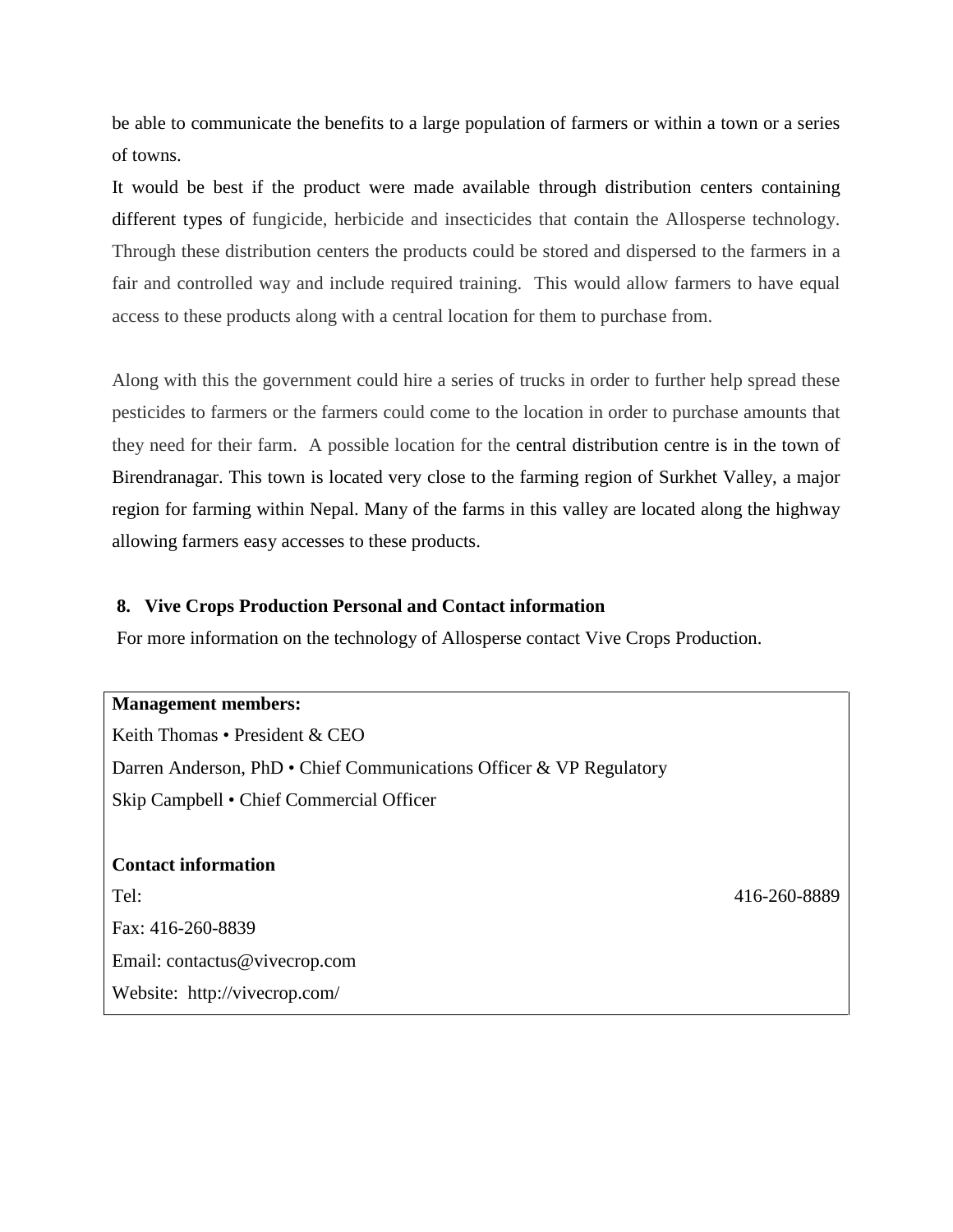### **Citation list**

Aktar, M. W., Sengupta, D., & Chowdhury, A. (2009). Impact of pesticides use in agriculture: Their benefits and hazards. *Interdisciplinary Toxicology, 2*(1), 1-12. Retrieved from :http://dx.doi.org/10.2478/v10102-009-0001-7

Atreya, K., Johnsen, F.H. & Sitaula, B.K. Environ Dev Sustain (2012) 14. 477[.http://link.springer.com/article/10.1007/s10668-011-9334-4](http://link.springer.com/article/10.1007/s10668-011-9334-4)

AZteroid Fungicide. (n.d.). Retrieved October 16, 2016, from<http://www.vivecrop.com/azteroid> Evonik Industries (2016) Retrieved from: [http://www.break-thru.com/product/break](http://www.break-thru.com/product/break-thru/Documents/brochure-additives-for-pesticide-formulations.pdf)[thru/Documents/brochure-additives-for-pesticide-formulations.pdf](http://www.break-thru.com/product/break-thru/Documents/brochure-additives-for-pesticide-formulations.pdf)

Flipcart. (2016) Best Sprayers NF-15 Knapsack 16 L Backpack Sprayer. Retrieved from[:https://www.flipkart.com/best-sprayers-nf-15-knapsack-16-l-backpack](https://www.flipkart.com/best-sprayers-nf-15-knapsack-16-l-backpack-sprayer/p/itme2gummg52zkg3)[sprayer/p/itme2gummg52zkg3](https://www.flipkart.com/best-sprayers-nf-15-knapsack-16-l-backpack-sprayer/p/itme2gummg52zkg3)

Gevao, B, Jones, K, C (2002) Pesticides and Persistent Organic Pollutants . <http://www.cabi.org.subzero.lib.uoguelph.ca/cabebooks/FullTextPDF/2002/20023163243.pdf>

Godfray, H. C., Beddington, J. R., Crute, I. R., Haddad, L., Lawrence, D., Muir, J. F. and Toulmin, C. (2010). Food security: The challenge of feeding 9 billion people. *Science (New York, N.Y.), 327*(5967), 812-818. Retrieved from :http://dx.doi.org/10.1126/science.1185383

Government of Canada. (2006). Health Canada Drug and Health Products. *Pesticide Application Methods and Areas of Use*. Retrieved from: [http://www.hc-sc.gc.ca/cps-spc/pubs/pest/\\_fact](http://www.hc-sc.gc.ca/cps-spc/pubs/pest/_fact-fiche/application/index-eng.php)[fiche/application/index-eng.php](http://www.hc-sc.gc.ca/cps-spc/pubs/pest/_fact-fiche/application/index-eng.php)

Keystone pest solutions LLC. (2016) retrieved from[:https://www.keystonepestsolutions.com/abound-fungicide-1-gallon-320](https://www.keystonepestsolutions.com/abound-fungicide-1-gallon-320)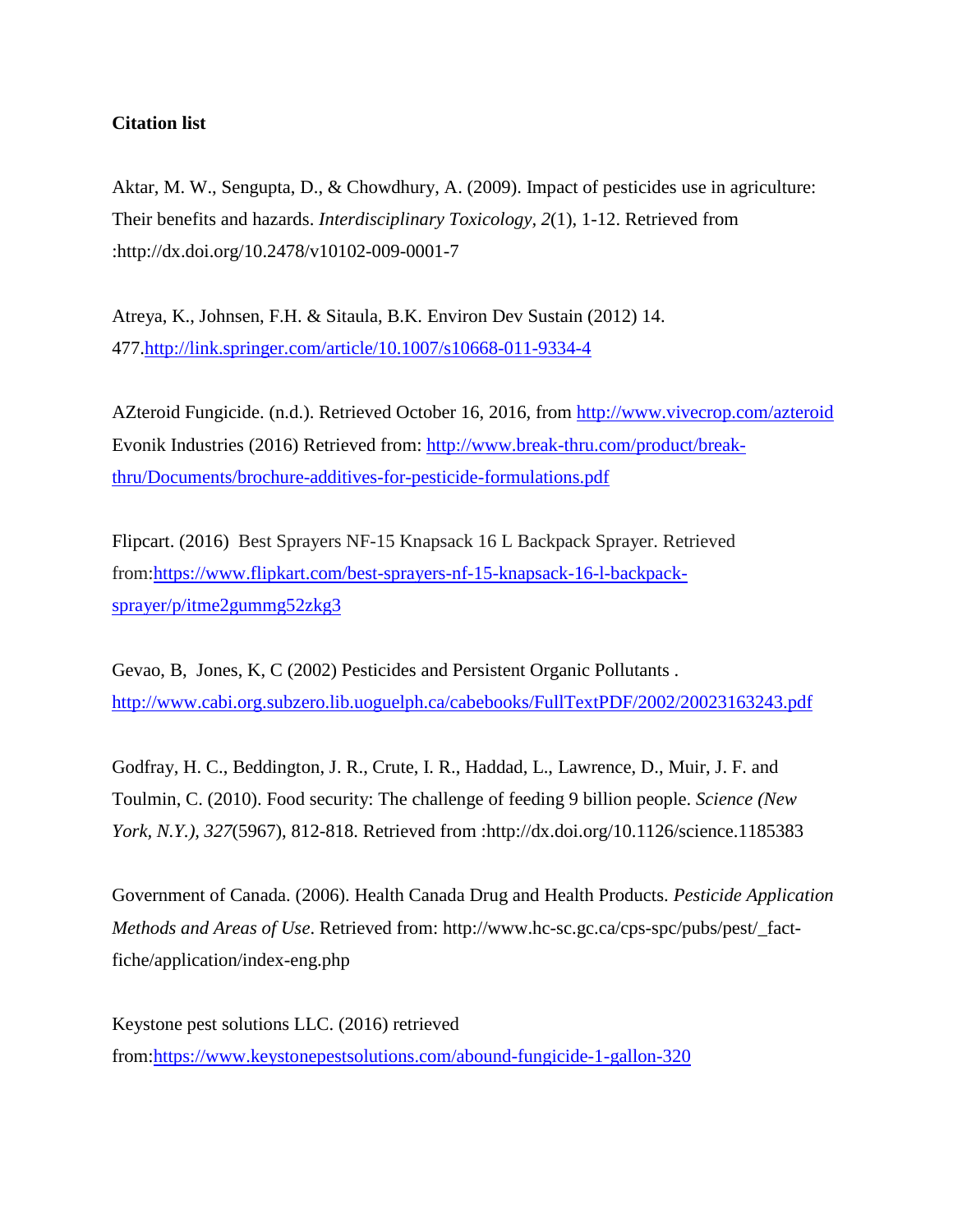Meijden. d. G. (1998). Food and Agriculture Organization of the United Nations. Pesticide Application Techniques in West-Africa. Retrieved from[:http://www.fao.org/docrep/x5858e/x5858e00.htm#P97\\_3845](http://www.fao.org/docrep/x5858e/x5858e00.htm#P97_3845)

Syngenta United States. (2016). Retrieved from:http://www.syngenta-us.com/insecticides/force- $Cs$ 

Syngenta United States. (2016). Fungicide flowable. Retrieved from[:http://www.syngenta](http://www.syngenta-us.com/fungicides/abound-flowable)[us.com/fungicides/abound-flowable](http://www.syngenta-us.com/fungicides/abound-flowable)

T. Murphy, C. Dougall, P. Burger, C. Carroll (2011) Agriculture, Ecosystems and Environment. Retrieved

from[:http://journals2.scholarsportal.info.subzero.lib.uoguelph.ca/pdf/01678809/v180icomplete/2](http://journals2.scholarsportal.info.subzero.lib.uoguelph.ca/pdf/01678809/v180icomplete/21_rwqfdcovicqa.xml) [1\\_rwqfdcovicqa.xml](http://journals2.scholarsportal.info.subzero.lib.uoguelph.ca/pdf/01678809/v180icomplete/21_rwqfdcovicqa.xml)

Tyler, H (2016) WHERE ARE THEY NOW?, VOLUME 9 (ISSUE 10). Retrieved from[:HTTP://WWW.CBJ.CA/CLEAN\\_15\\_SERIES\\_WHERE\\_ARE\\_THEY\\_NOW/](http://www.cbj.ca/clean_15_series_where_are_they_now/)

Valent. (2016) retrieved from[:https://www.valent.com/agriculture/products/quash/index.cfm](https://www.valent.com/agriculture/products/quash/index.cfm)

Vive Crop Protection. (2008). Retrieved from<http://vivecrop.com/>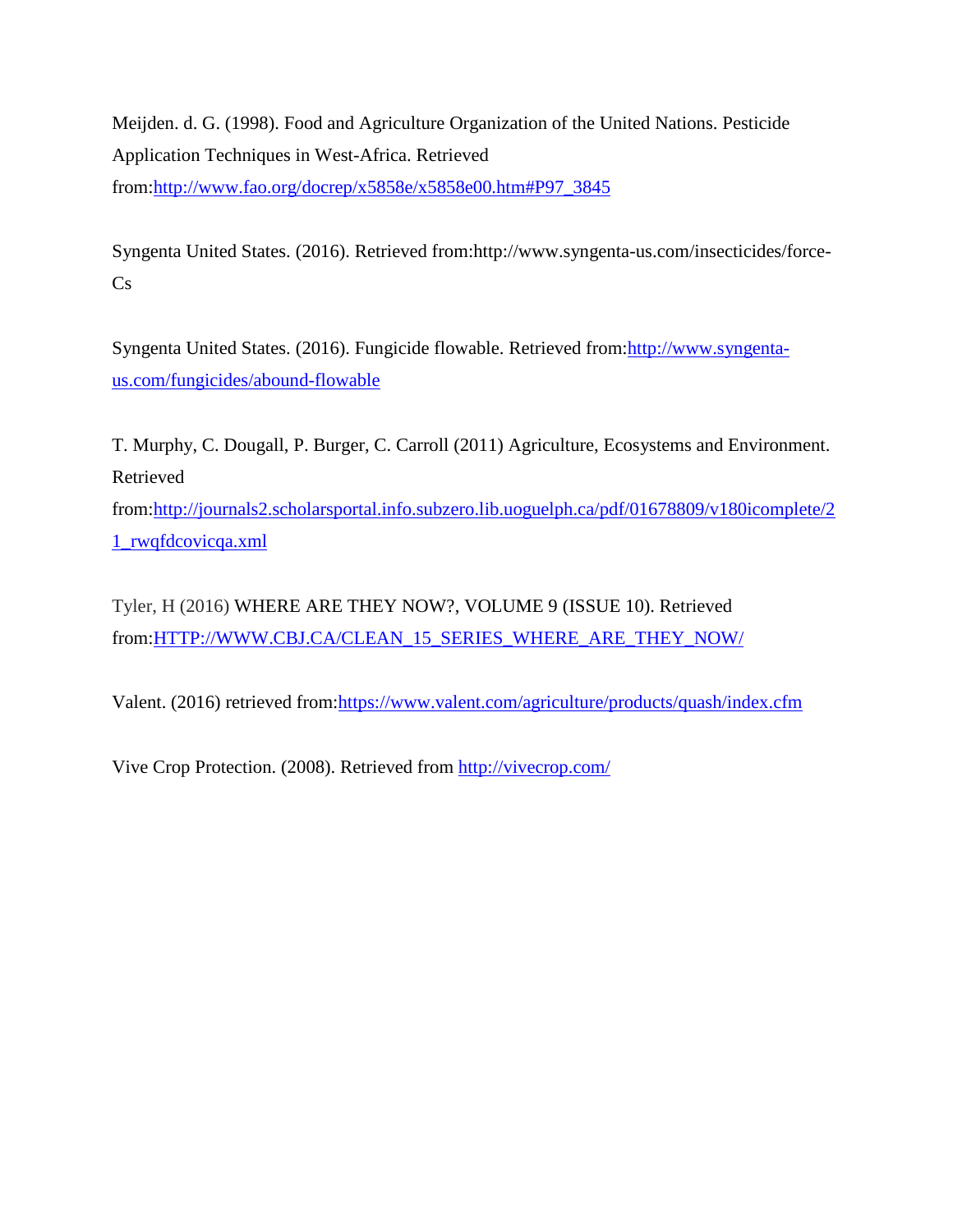**Part 2 Export potential of Allosperse, a fungicide, herbicide and insecticide dispersal technology for use within Nepalese agriculture.**

#### **Introduction - Agriculture within Nepal:**

The second part this report will be exploring the potential impacts that the importation of Allosperse could have on the economy and agriculture industry within Nepal.

Nepal is a landlocked country that lies between India and the region of China. There are 3 regions in Nepal - the Terai region, the hill region and the mountain region. Most of the farming within Nepal is done within the Terai region. Nepal as a country is severely underdeveloped with nearly 33.7% of its GDP being based on the agriculture industry (The World Bank, 2014). Compared to Canada which has only 6.6% of its gross domestic product (GDP) based on agriculture (Government of Canada, 2016).

Under development in Nepal results in a lack of modern day technology. Farmers in Nepal do not have access to modern farming equipment (e.g., farm machinery and irrigations systems). As a result of this underdevelopment Nepal has major food security concerns within their nation. In Nepal, approximately 5 million people are undernourished and forty-one percent (41%) of children under five years old have stunted growth (World food program (WFP), 20015).

One of the greatest plagues that face the agriculture industry worldwide is pests. It is estimated that Nepal loses around 35% of its crop due to pests and storage (Palikhe, 2002). One of the greatest defences in the fight against pests was the introduction of pesticides. In India after the introduction of pesticides, high yield varieties of seeds and advanced irrigation technology, a significant increase in grain production yields was seen- annual food grain yields increased from 50 million tons to 198 million tons over a period of 47 years (Employment Information: Indian Labour Statistics, 1994).

Nepalese farmers have been working to increase yields and have increased their use of pesticides (Diagram 1)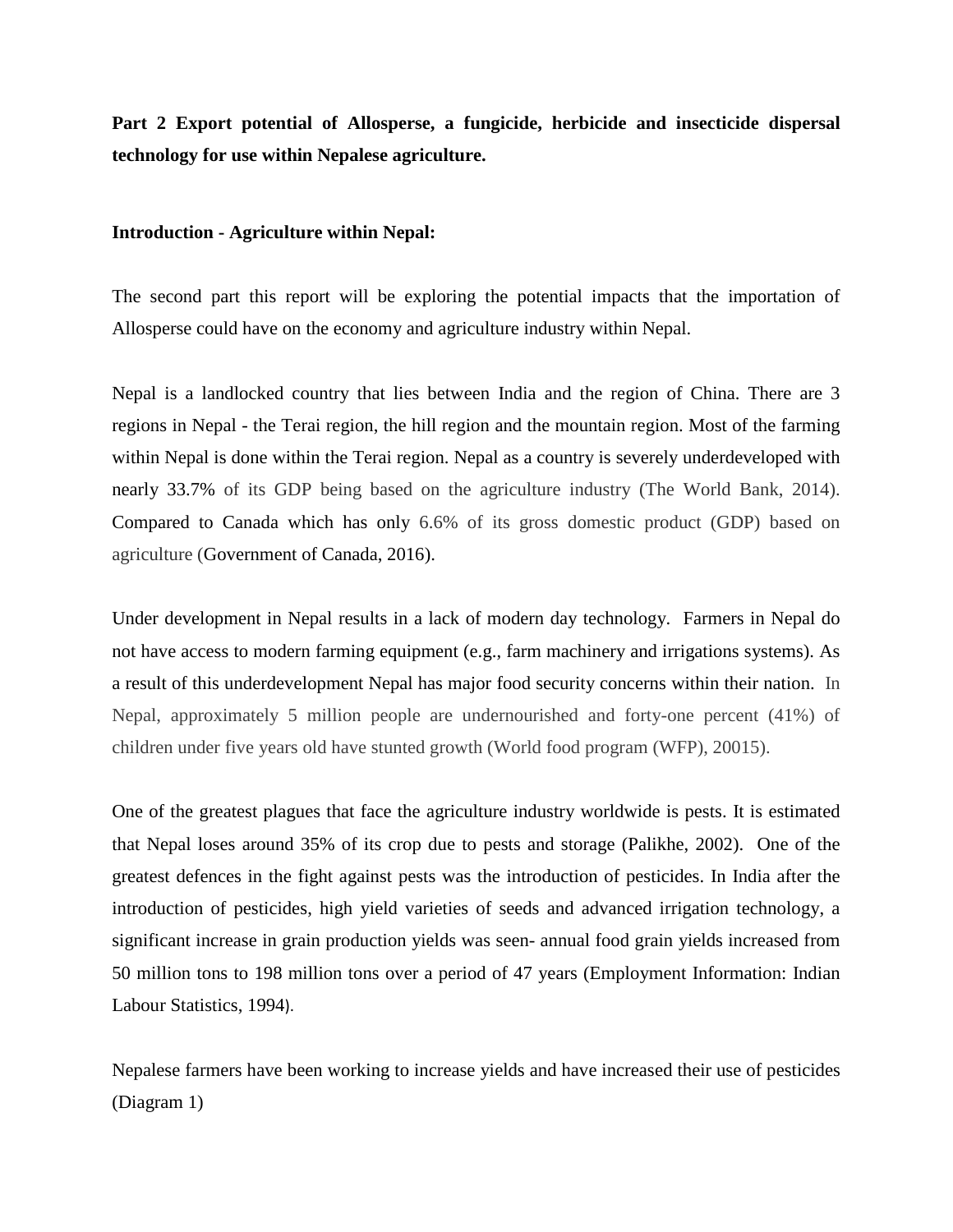

Diagram 1: Trends of pesticide use within Nepal (in tonnes) retrieved from (Giri, 2010)

While use of pesticides can

be beneficial and results in increased crop yields, they do have negative impacts. One problem with the use of pesticides today is that they agglomerate (i.e., clump together and cause uneven distribution on fields). This results in farmers over spraying to ensure proper coverage. As a result of this over spraying pesticide run off can occur.

Pesticides are useful and should continue to be used in Nepal. The introduction of Allosperse will reduce agglomeration, resulting in even distribution of pesticides in fields, lower amount of pesticide use and increase yields due to increased pesticide effectiveness.

#### **Needs and benefits to Importing Nation (e.g local women)**

There are many benefits to the Nepalese people from the introduction of Allosperse technology into the agriculture sector. The two main benefits from use of this product within Nepal are the benefits to local women and children relating to income, time and education, and the second benefit is increased yield size.

In Nepal many tasks connected with food production are left to women '72.8% of economically active (age 10 and over) women are engaged in agricultural work compared to men's 60.2% (Food and Agriculture Organization of the United Nations UN Complex, 2010). As a result of this, women prepare the fields to be planted and are left to weed the fields.

With the introduction of the Allosperse technology, women would be able to save time and money. This technology reduces the amount of pesticides required, reducing costs and would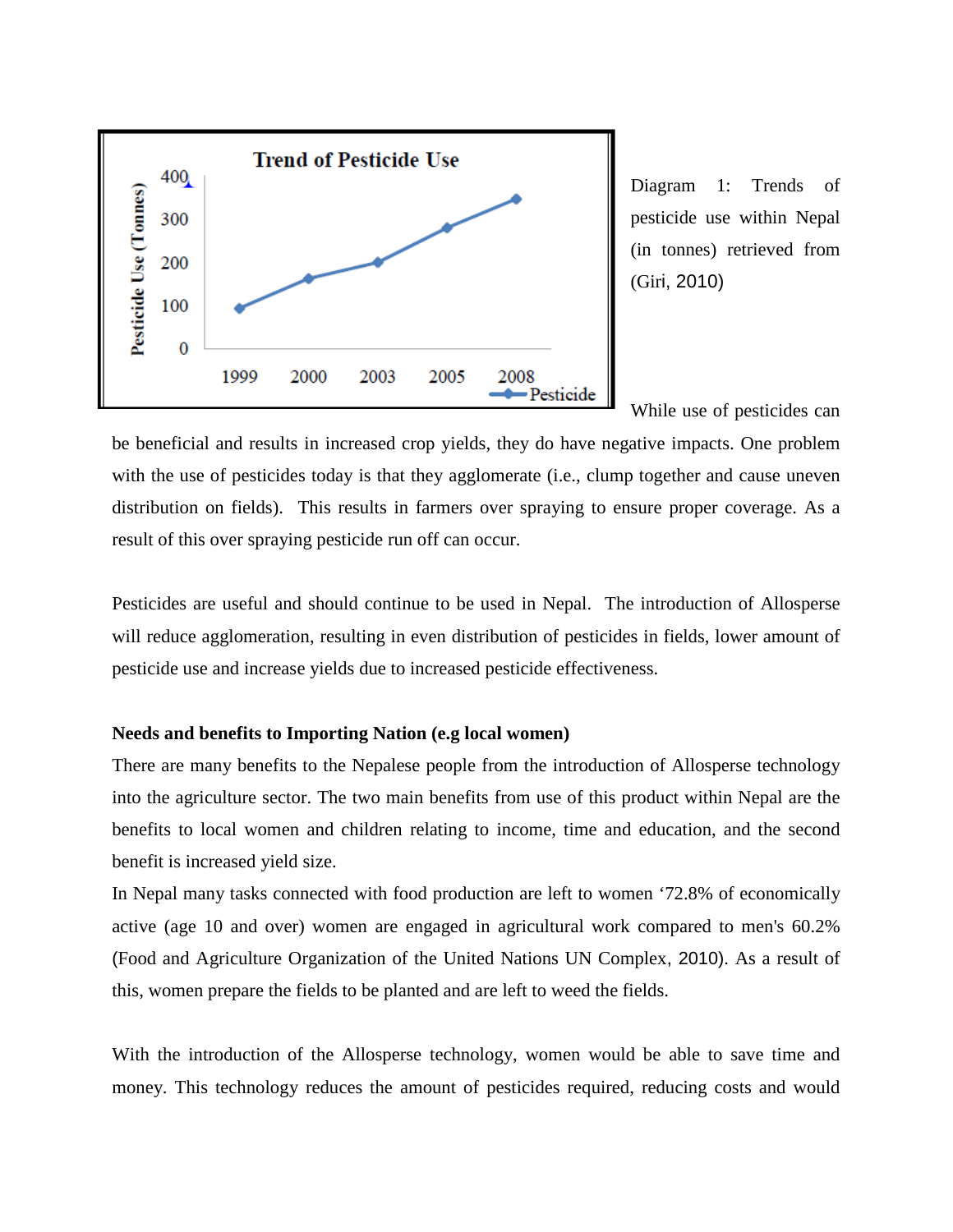result in larger crop yields because of increase pesticide effectiveness. The end result would be a larger income for farm families. Often times young children are taken away from their schooling to assist with weeding tasks. Using an effective pesticide with Allosperse technology would reduce manual labour required and allow children to attend their schooling.

### **Environmental Benefits to Nepal:**

There are environmental benefits from the introduction of Allosperse to Nepal (e.g. combat climate change and prevention of soil erosion on hillsides). Reduced use of pesticides would be beneficial to the Nepal farmers because they would be able to reduce costs while still protecting their plants. The total economic costs of pesticide use for farmers amounted to 15% of agricultural cash income (Atreya.et al ,2012). The increase in farmer income would provide more spending money available for purchasing clothes, food and housing. There are also environmental benefits that come from the decrease in pesticide runoff. This helps save water sources, decreases algae growth and improves the water environment.

Allosperse technology has been shown to increase product yield based on test results in Canada. This benefit would be expected in Nepal since Nepal and Canada have a very similar climate. This product is viable in the cold climate of Canada making it also possible to be used in the mountain regions of Nepal to increase crop yields.

(Diagram 2) Impacts pesticides can have on the environment retrieved from (Commons



Abundance network, 2016

**Transportation logistics: Mapping of** 

### **Exportation from Canada**

There are two potential pathways that could be used to export Allosperse from Canada to Kathmandu, Nepal (see tables 6 and 7). Kathmandu was chosen as a potential distribution point because it is close to the farming region of the Surkhet Valley. This valley is located within the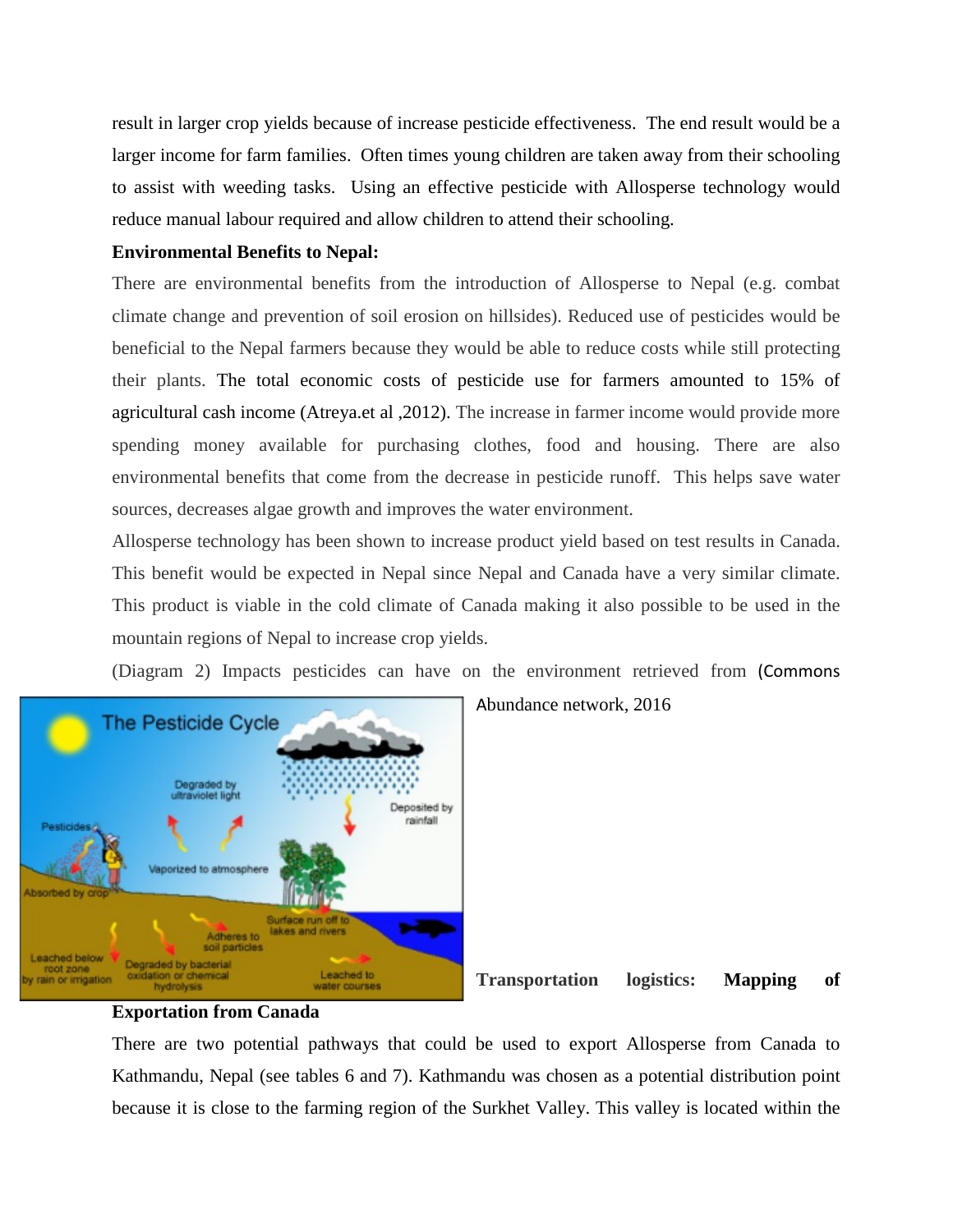Terai region of Nepal and is one of the major farming region is also located nearby along the Ratna Rajmarg highway. Tra be easy as it is along the highway and many of the farms are **Table 6: Potential transportation route**

Table 6 is a potential transport routes the pesticides could take to get Nepal



farmers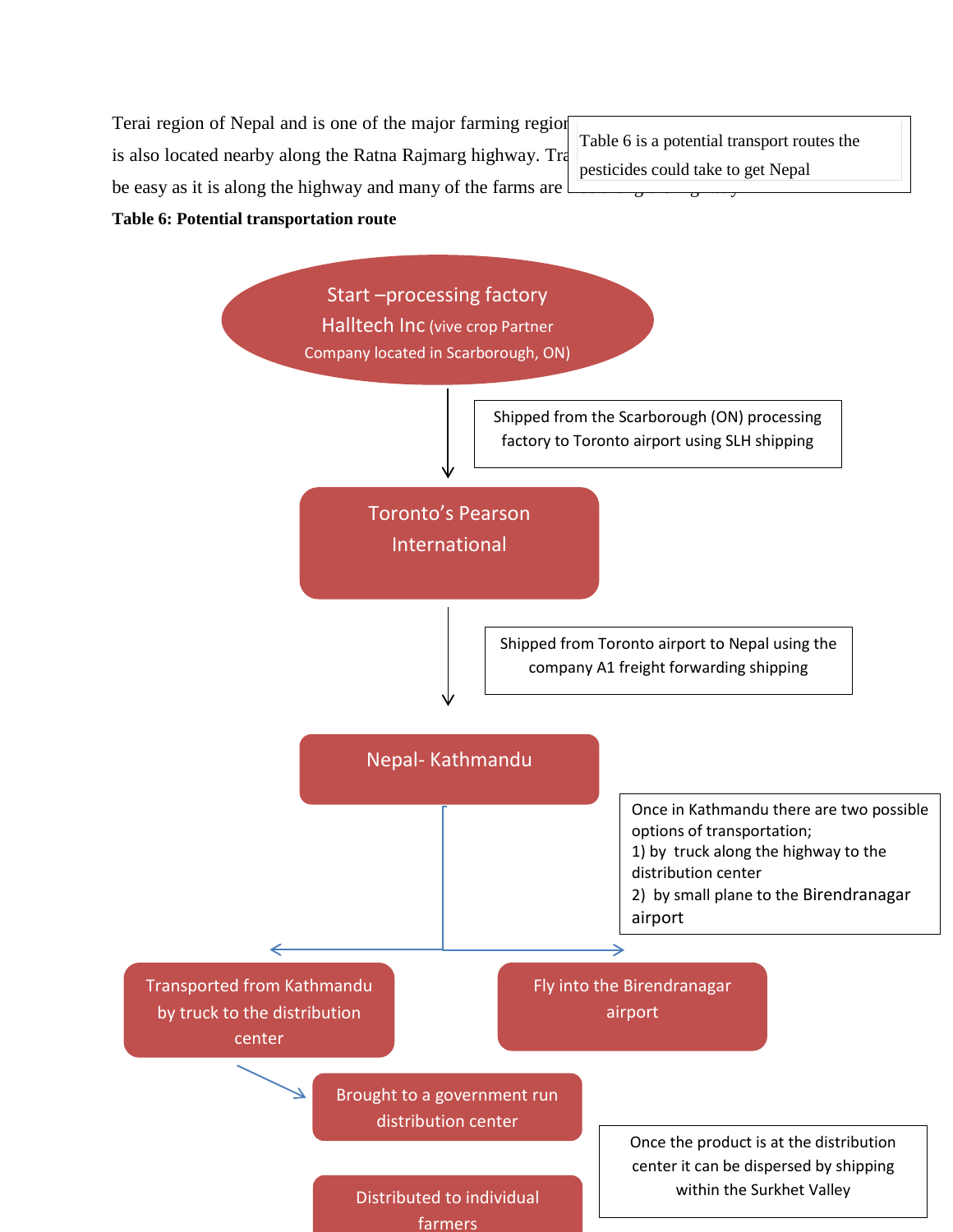

#### **Table 7: Alternative transportation route**

Start –processing factory Halltech Inc (vive crop Partner Company) Located in Scarborough ON)

> Shipped from the Scarborough (ON) processing factory to Boston within the United States using the company **SLH shipping**

Boston Massachusetts

The product is then shipped from Boston Massachusetts to Kolkata India using the **Intercargo shipping** company

# Kolkata India

The product is then transported from India to Nepal using the **S Pandey and company** shipping company

Nepal- Kathmandu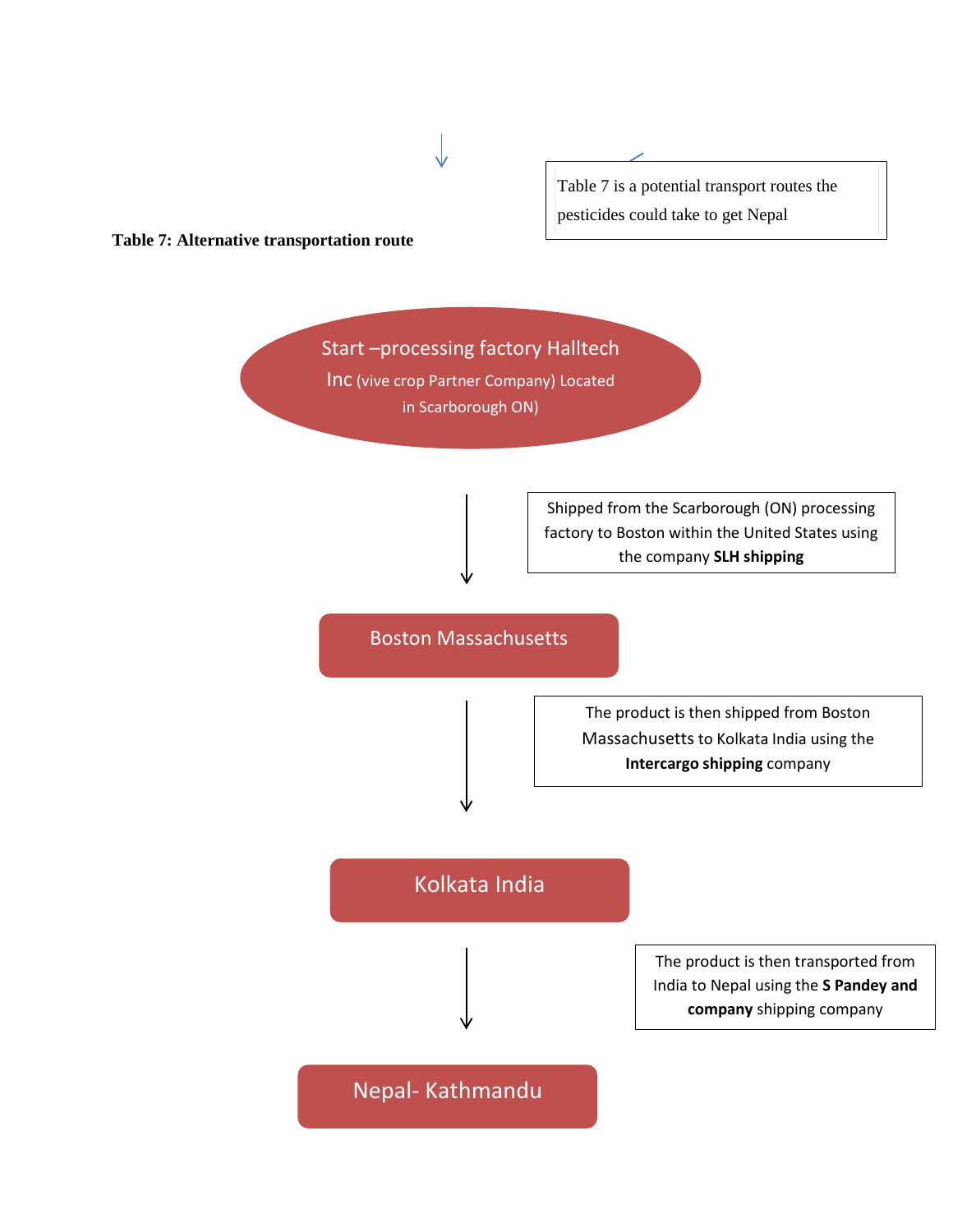

2016) and (S Pandey and company shipping company,2016)

### **Financial Analysis**

Table 8 below documents a financial analysis of the cost and benefit of the use of Allosperse technology in the product Azteroid on a corn crop located in Nepal. The data used in the analysis are estimated values based on information available online (see references). Note that the price for Azteroid is an estimated value (based on typically herbicide cost estimates) because no pricing information was available from Vive.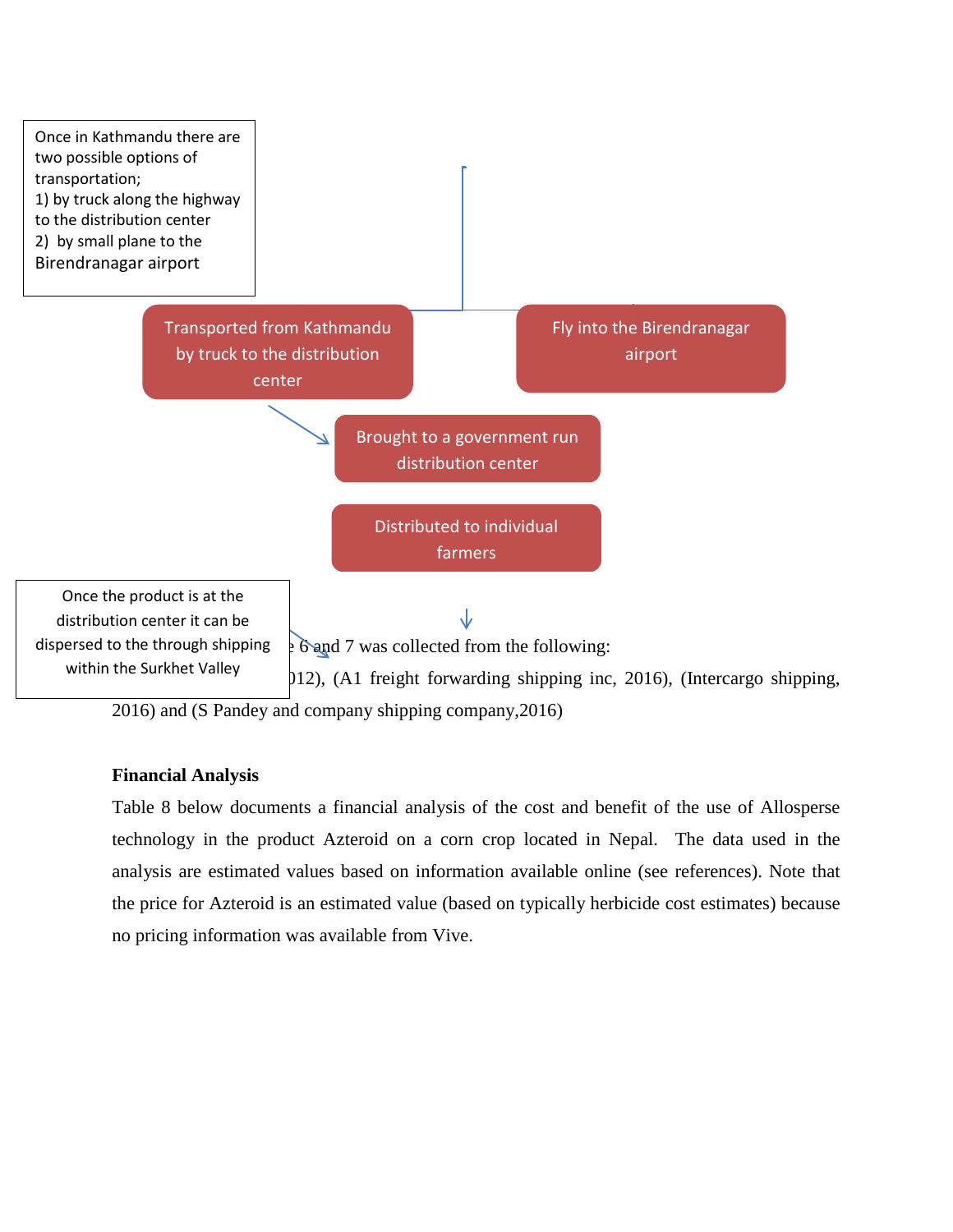| <b>Item</b>                                 | <b>Units</b> | <b>Unit of measure</b>   | <b>Table</b><br>8:     |
|---------------------------------------------|--------------|--------------------------|------------------------|
| <b>Crop Yield</b>                           |              |                          | <b>Analysis</b>        |
| Corn price                                  |              | 200 \$CAD/ metric ton    |                        |
| Expected yield increase (corn)              |              | 9.15 Percentage          |                        |
| Average farm size                           |              | $0.94$ Hectare           |                        |
| Average yield (corn) - No Allospere         |              | 2.22 Metric ton/hectare  | Table<br>8<br>is       |
| <b>Financial benefit</b>                    |              |                          | summary of th          |
| Average farm size                           |              | 0.94 Hectare             | costs and ear.         |
| Corn yield per farm                         |              | 2.09 Metric ton          |                        |
| Crop value (No Azteroid)                    | 417.36 \$CAD |                          | single yield of        |
|                                             |              |                          | the Allospere          |
| Corn yield with fert Azteriod               |              | 2.28 Metric ton          | within a Nepal         |
| Crop value with Azteriod                    | 455.55 \$CAD |                          |                        |
| Increase revenue (with Azteriod)            |              | 38.19 \$CAD              | The<br>informa         |
| Recommended fertilizer amt (7.6 fl oz/acre) |              | $0.119$ gallons/farm     | 8<br>table<br>was      |
| Azteroid container size                     |              | $1$ gallon               | from the folloy        |
| Price                                       |              | 50.00 \$CAD per 1 gallon |                        |
| Plus shipping                               | 94.00        |                          | (Vive Crop             |
| <b>Total</b>                                |              | 144.00 Gallon            | Inc, 2015)             |
| Cost for 1 farmer                           | 17.14        |                          | <i>(index)</i><br>muno |
| Benefit for 1 farmer                        |              | 21.05 \$CAD per farm     | (United                |

**Financial** 

a cost ne potential nings of a corn using technology lese farm.

tion from collected  $\sin g$ :

production

 $di, 2016$ 

**States** 

Department of Agriculture (USDA), 2016) and

(Canada post, 2016)

The estimated benefit of the use of Allosperse technology in the product Azteroid for a typical farmer in Nepal is approximately \$21 per crop.

The sizes of farms within Nepal are very small (0.94 hectare) and as a result of this it would it would not be possible for a single farmer to be able to purchase this product on their own because they would need much less than one gallon. As a result of this they would need to purchase this through a community effort or through an initiative like the Project for Agricultural Commercialization and Trade (PACT) which is an association of the World Bank.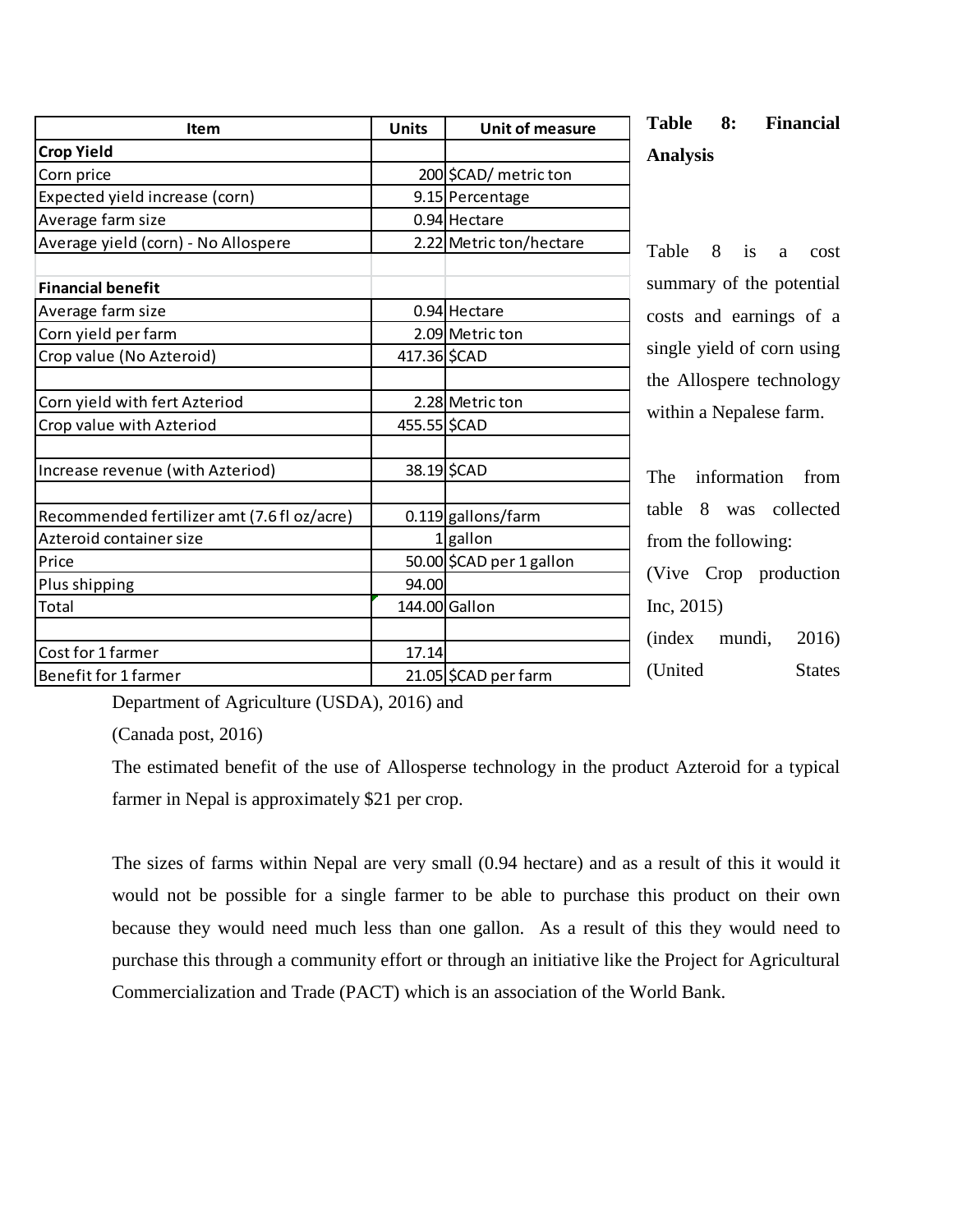#### **Potential Negative Impacts**

The introduction of Allosperse to Nepal has many positive benefits to the Nepalese agricultural system, however, there are possible negative impacts also (e.g., the unintended impact to the current environment within Nepal and the impact from human pesticide exposure).Although Allosperse technology in products such as AZteroid, Fenstro and Bifender are in use in the United States, the long term impact of this technology on the environment is unknown at this time.

The second impact that could come from the introduction of this within Nepal is an increased amount of use of and exposure to pesticides by farmers. Because of the expected increase in crop yields, there may be a wide scale increase of the use of pesticides within the different regions of Nepal. This could have a negative impact if farmers are not properly trained in the use of pesticides.

There must be proper education regarding the use of Allosperse, including proper application rates, proper handling and safety procedures. A lack of education of safety information and lack of training could result in a very large impact to the environment and to community health. Improper human exposure to pesticides can cause harmful effects (e.g., acute, delayed, and allergic effects (University of Kentucky, 2014) resulting in negative short and long term impact to the health of farmers.

#### **Possible solutions**

Although the issues stated above could have an impact on the society within Nepal, there are improvements that could be implemented along with the Allosperse technology in order to stop these events before they even occur. The first solution would be to provide proper training. This would help with the prevention of unintended impacts to the environment as farmers would be made aware of the impacts on the environment this can have if not used properly. Similarly this education in use of the product and spreading of pesticides could reduce the incidence of negative health impacts that are related to pesticide use.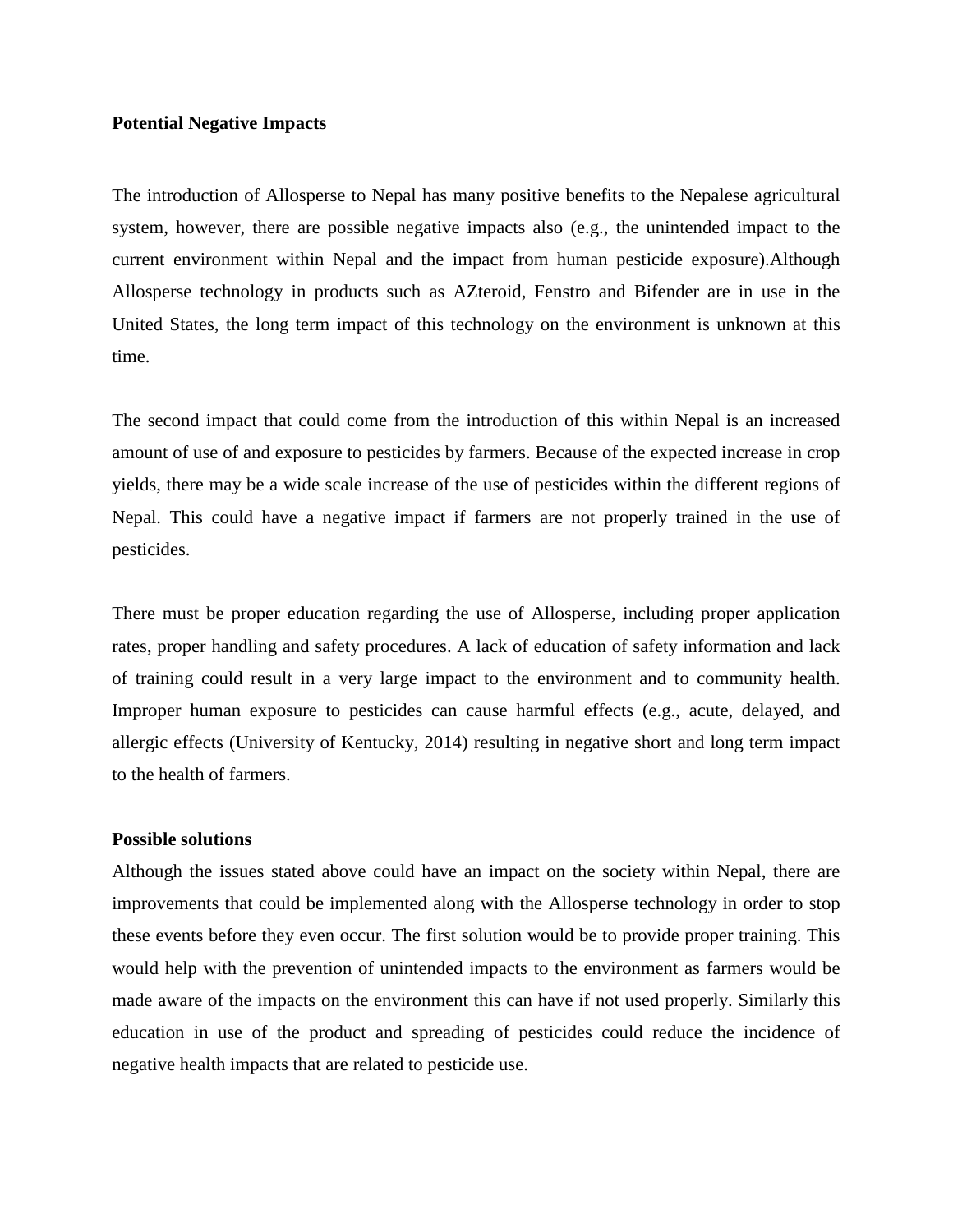In addition to training, safety procedures could be developed by the Nepalese government in the event of a spill. This could allow for proper cleanup of spilled chemicals preventing unintended consequences.

#### **Conclusion: A Critical summary and recommendations**

Allosperse technology could provide some limited benefits to agriculture in Nepal but I would not recommend this product would be good export to Nepal. The average crop yield in Nepal is significantly lower than in other developed nations (e.g., corn yield in Nepal 2.22 metric ton/hectare vs 10.88 metric ton/ hectare in U.S (United States department of Agriculture (USDA), 2016). The number of farms in Nepal that currently use insecticides, herbicides and fungicides is still low compared to use rates in more developed countries but it is increasing. Expansion in the proper use of pesticides could provide a positive benefit to Nepalese farmers. Given the typical small farm size, the incremental benefits that would be expected due to the use of Allosperse would not likely be justifiable.

Although currently this product is unrealistic for importation to Nepal if further work is put into the wider continued use of pesticides on farms within Nepal and the cost of pesticides with the Allosperse technology was comparable to costs for other pesticides, exportation of Allosperse technology may be beneficial in the future.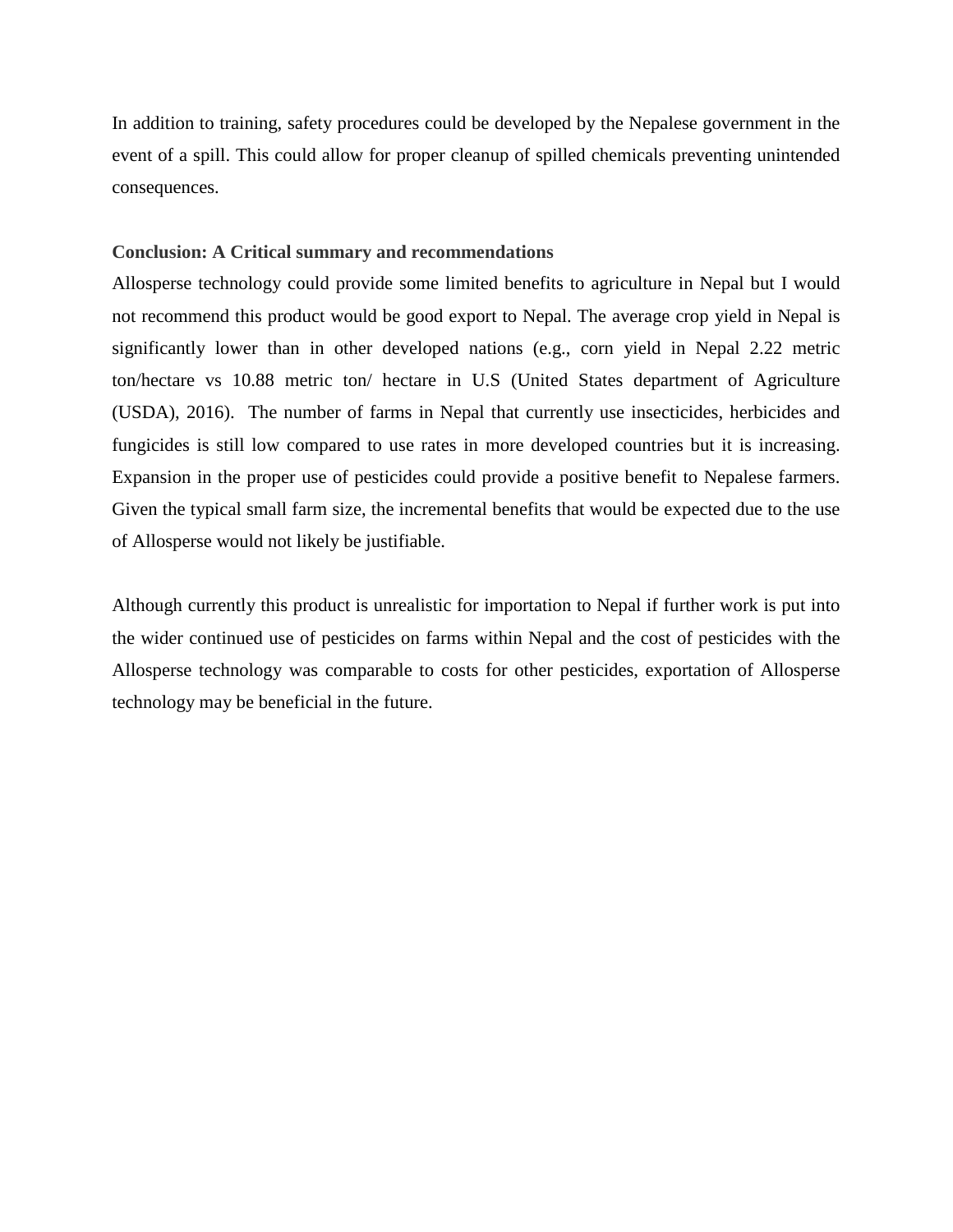### Citation list

The World Bank. (2014). Agriculture, value added (% of GDP). Retrieved from:<http://data.worldbank.org/indicator/NV.AGR.TOTL.ZS>

**Government of Canada. (2016). Agriculture and Agri-food Canada.** An Overview of the Canadian Agriculture and Agri-Food System 2016**. Retrieved from:**[http://www.agr.gc.ca/eng/about-us/publications/economic-publications/alphabetical](http://www.agr.gc.ca/eng/about-us/publications/economic-publications/alphabetical-listing/an-overview-of-the-canadian-agriculture-and-agri-food-system-2016/?id=1462288050282)[listing/an-overview-of-the-canadian-agriculture-and-agri-food-system-2016/?id=1462288050282](http://www.agr.gc.ca/eng/about-us/publications/economic-publications/alphabetical-listing/an-overview-of-the-canadian-agriculture-and-agri-food-system-2016/?id=1462288050282)

World food Programme. (2015). Top Facts About Hunger In Nepal. Retrieved from:<https://www.wfp.org/stories/top-facts-about-hunger-nepal>

# **PALIKHE, B. R. (2002). Challenges and options of pesticide use: In the context of Nepal.**

*Landschaftsökologie und Umweltforschung,* **38,** pages. 130-141. Retrieved from[:http://dadobhaktapur.gov.np/sites/default/files/Media/nepal-palikhe.pdf](http://dadobhaktapur.gov.np/sites/default/files/Media/nepal-palikhe.pdf)

Aktar, Md. Wasim, Dwaipayan Sengupta, and Ashim Chowdhury.(2009). Impact of Pesticides use in Agriculture: Their Benefits and Hazards. *Interdisciplinary toxicology* 2.1. 1-12. Retrieved from[:https://www.ncbi.nlm.nih.gov/pmc/articles/PMC2984095/](https://www.ncbi.nlm.nih.gov/pmc/articles/PMC2984095/)

Giri, N. (2010). PESTICIDE USE AND FOOD SAFETY IN KATHMANDU VALLEY/ NEPAL. Retrieved from:[https://zidapps.boku.ac.at/abstracts/download.php?dataset\\_id=8110&property\\_id=107&role\\_id=NO](https://zidapps.boku.ac.at/abstracts/download.php?dataset_id=8110&property_id=107&role_id=NONE) [NE.](https://zidapps.boku.ac.at/abstracts/download.php?dataset_id=8110&property_id=107&role_id=NONE)

Common abundance network. (2016). Alternative and Biological Pest Controls. Retrieved from[:http://commonsabundance.net/docs/alternative-and-biological-pest-controls/](http://commonsabundance.net/docs/alternative-and-biological-pest-controls/)

Food and Agriculture Organization of the United Nations UN Complex. (2010). Assessment of Food Security and Nutrition Situation in Nepal. Retrieved from[:ftp://ftp.fao.org/TC/CPF/Country%20NMTPF/Nepal/thematic%20studies/Gender%20Final](ftp://ftp.fao.org/TC/CPF/Country%20NMTPF/Nepal/thematic%20studies/Gender%20Final%20Report%20_TC_.pdf) [%20Report%20\\_TC\\_.pdf.](ftp://ftp.fao.org/TC/CPF/Country%20NMTPF/Nepal/thematic%20studies/Gender%20Final%20Report%20_TC_.pdf)